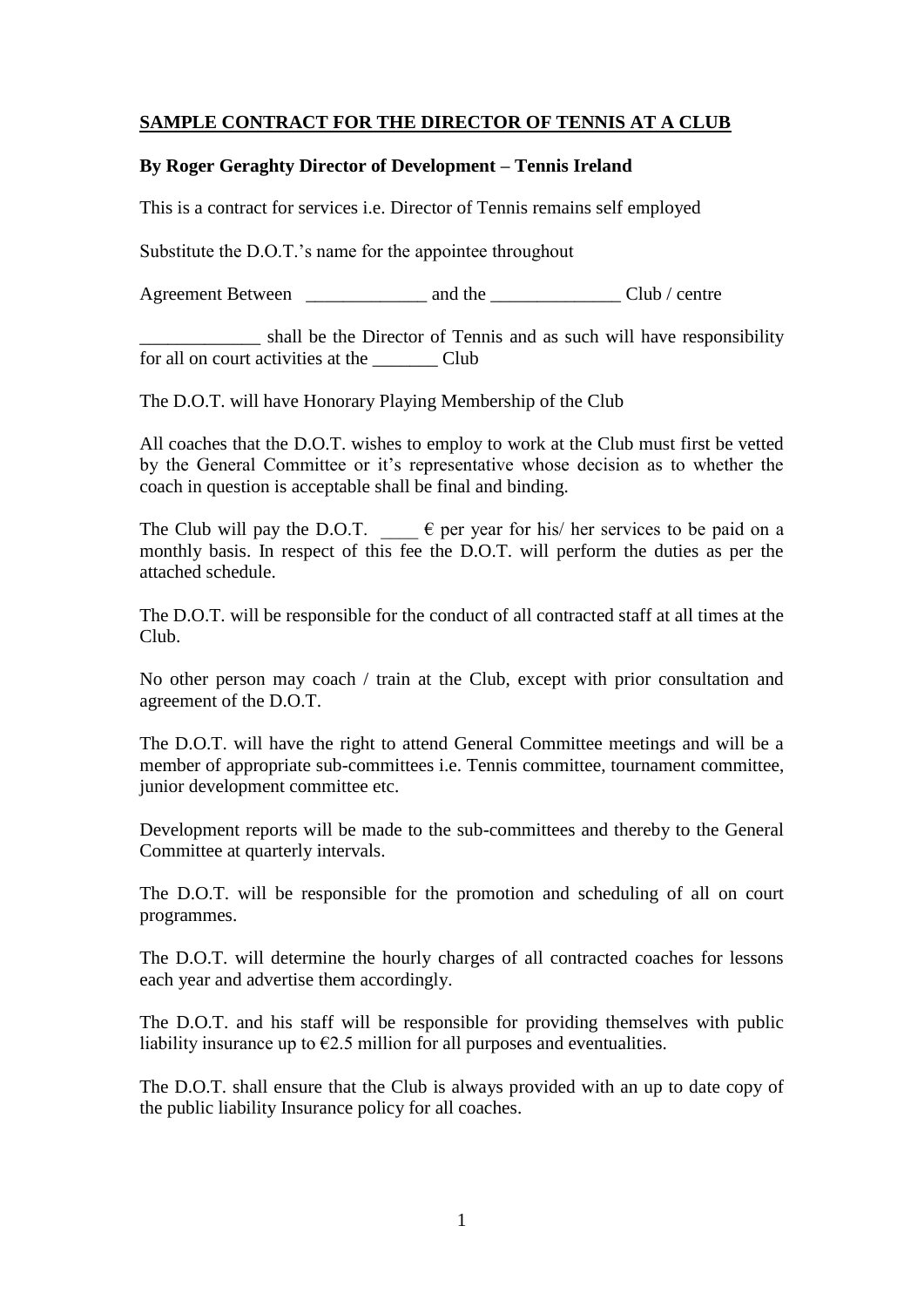In the case of disputes, immediate corrective action should be taken by the D.O.T. until details of the dispute are brought to the Chairperson of the appropriate Committee or the General Committee, whose decision shall be final.

There shall be a 6 monthly review of this agreement, to be completed by  $1<sup>st</sup>$  January and  $1<sup>st</sup>$  July of each year.

Two months notice in writing is required on either side for termination of this agreement.

This agreement may be terminated immediately by the General Committee if the coach is in breach of any aforementioned conditions, and fails to rectify the situation upon notification of such a breach.

#### **GENERAL**

The D.O.T. and his staff will endeavour to promote the interests of the Club at all times, give Club Members priority for coaching and be available to assist the Club in organising Tournaments, Exhibitions, Club Nights, etc. (see attached schedule)

| Director of Tennis |  |
|--------------------|--|
| Club               |  |
| Club Chairperson   |  |
| Club Secretary     |  |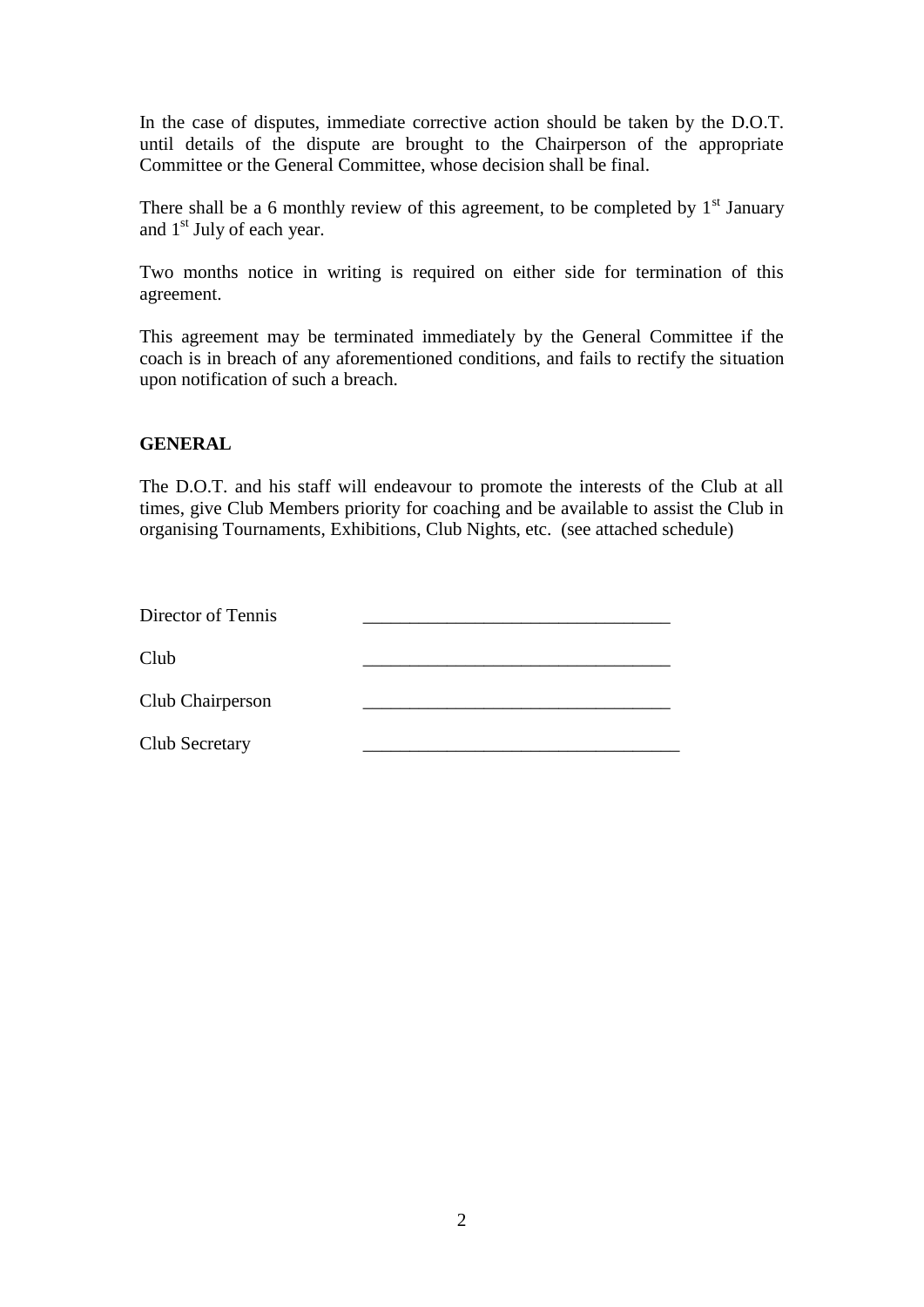## **CONTRACTS BETWEEN CLUBS & COACHES**

PRIOR TO EITHER PARTY SIGNING A CONTRACT OF ANY SHAPE OF FORM, TENNIS IRELAND STRONGLY ADVISE THAT INDEPENDENT LEGAL ADVISE IS SOUGHT .

These guidelines below have been compiled in order to help both clubs and coaches produce an agreement by which they both fully understand each others objectives and exactly what is expected of each other in order to achieve those objectives.

#### **Employed Status**

The Director of Tennis can be directly employed by the Club, whereby a Contract of Employment will be entered into and as a result the Club will be responsible for deducting tax (PAYE) and National Insurance and providing the other benefits that being employed offer (Guaranteed income, paid holidays, statutory sick pay, maternity pay etc.

In essence, the club as the employer has more control over the duties of the D.O.T, and at the same time the D.O.T. has a greater level of security. The package may be a straight salary with a variety of duties or perhaps a lower salary plus a commission on activities organised.

### **Self Employed Status**

If the D.O.T. is self-employed, the agreement is for providing services and is NOT a contract of employment. As a self-employed person, the D.O.T. is responsible for his or her own tax and social security affairs. The D.O.T. does not have the controls that an employee may have put upon them, but also does not have the level of security that an employee has.